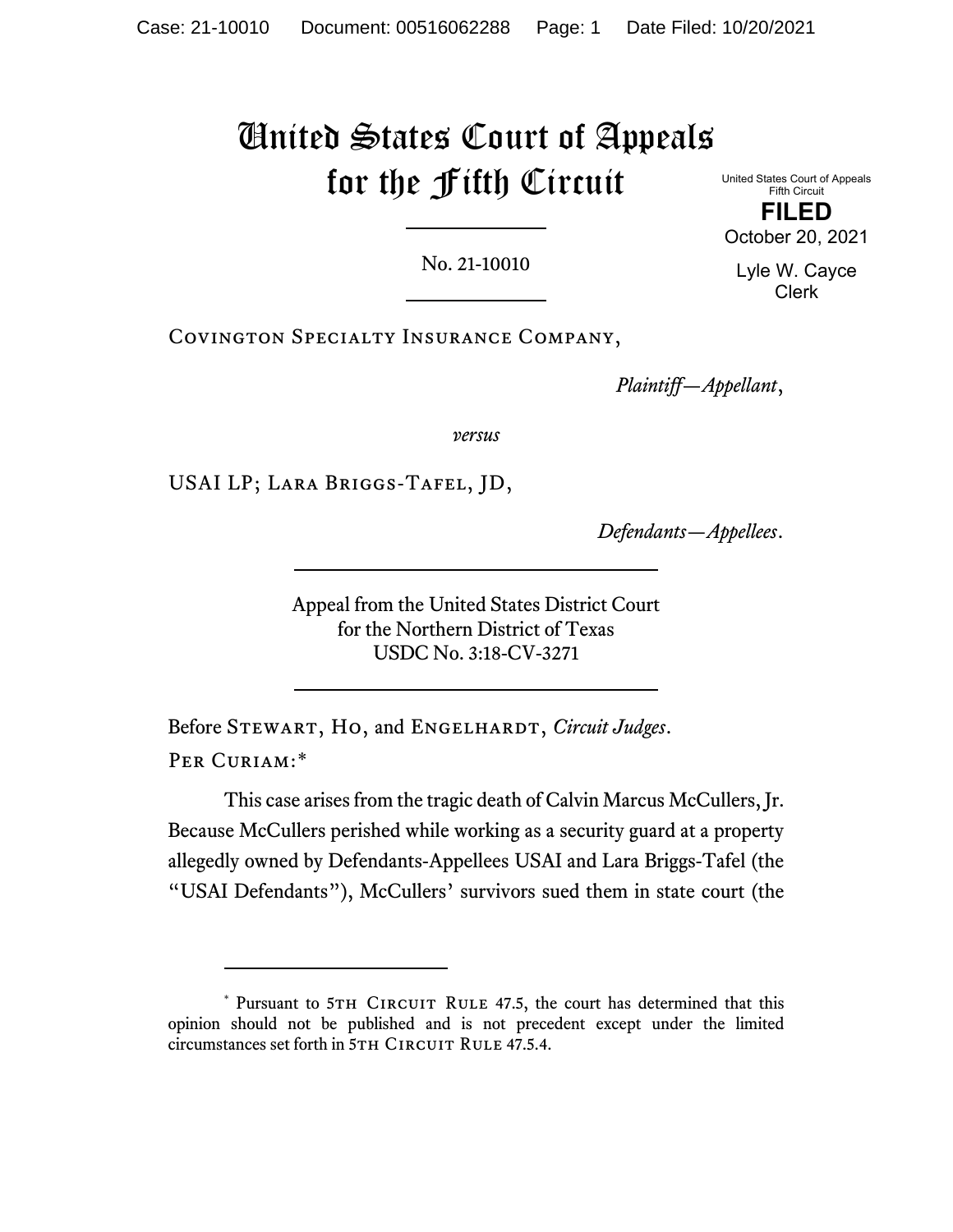"McCullers Suit").<sup>[1](#page-1-0)</sup> But we do not have that suit before us. Instead, we must decide whether USAI Defendants or Plaintiff-Appellant Covington Specialty Insurance Company ("Covington"), with whom USAI Defendants have a policy, must defend the McCullers Suit. For the reasons stated by the district court below in denying summary judgment to Covington and granting summary judgment to USAI Defendants,<sup>[2](#page-1-1)</sup> we hold that Covington is bound by the terms of its policy with USAI Defendants to defend the McCullers Suit. Accordingly, we AFFIRM.

## **A. Standard of Review**

We review a grant of summary judgment de novo, apply the same standard as the district court, and view the evidence in the light most favorable to the nonmovant. *First Am. Title Ins. v. Cont'l Cas. Co.*, 709 F.3d 1170, 1173 (5th Cir. 2013). The interpretation of an insurance contract is also reviewed de novo*. Nat'l Cas. Co. v. W. World Ins.*, 669 F.3d 608, 612 (5th Cir. 2012). Summary judgment is appropriate where "there is no genuine dispute as to any material fact and the movant is entitled to judgment as a matter of law." FED. R. CIV. P. 56(a).

<span id="page-1-0"></span><sup>1</sup> The underlying case is *Tiffany Renee McCullers, individually and on behalf of the Estate and Heirs-at-Law of Calvin Marcus McCullers, Jr., deceased v. USAI, LP f/k/a Porky Realty Investments, LP, et al.*, case no. DC-18-08709, filed in the District Court of Dallas County, Texas on July 5, 2018.

<span id="page-1-1"></span><sup>&</sup>lt;sup>2</sup> The district court's May 4, 2020 opinion and order denied Covington's motion for summary judgment. *Covington Specialty Ins. v. USAI LP*, No. 18-CV-3271-N, 2020 WL 2132598, at \*1 (N.D. Tex. May 4, 2020) [hereinafter *Covington I*]. Its December 9, 2020 opinion and order granted summary judgment for USAI Defendants sua sponte. *Covington Specialty Ins. v. USAI LP*, No. 18-CV-3271-N, 2020 WL 7245073, at \*1 (N.D. Tex. Dec. 9, 2020) [hereinafter *Covington II*].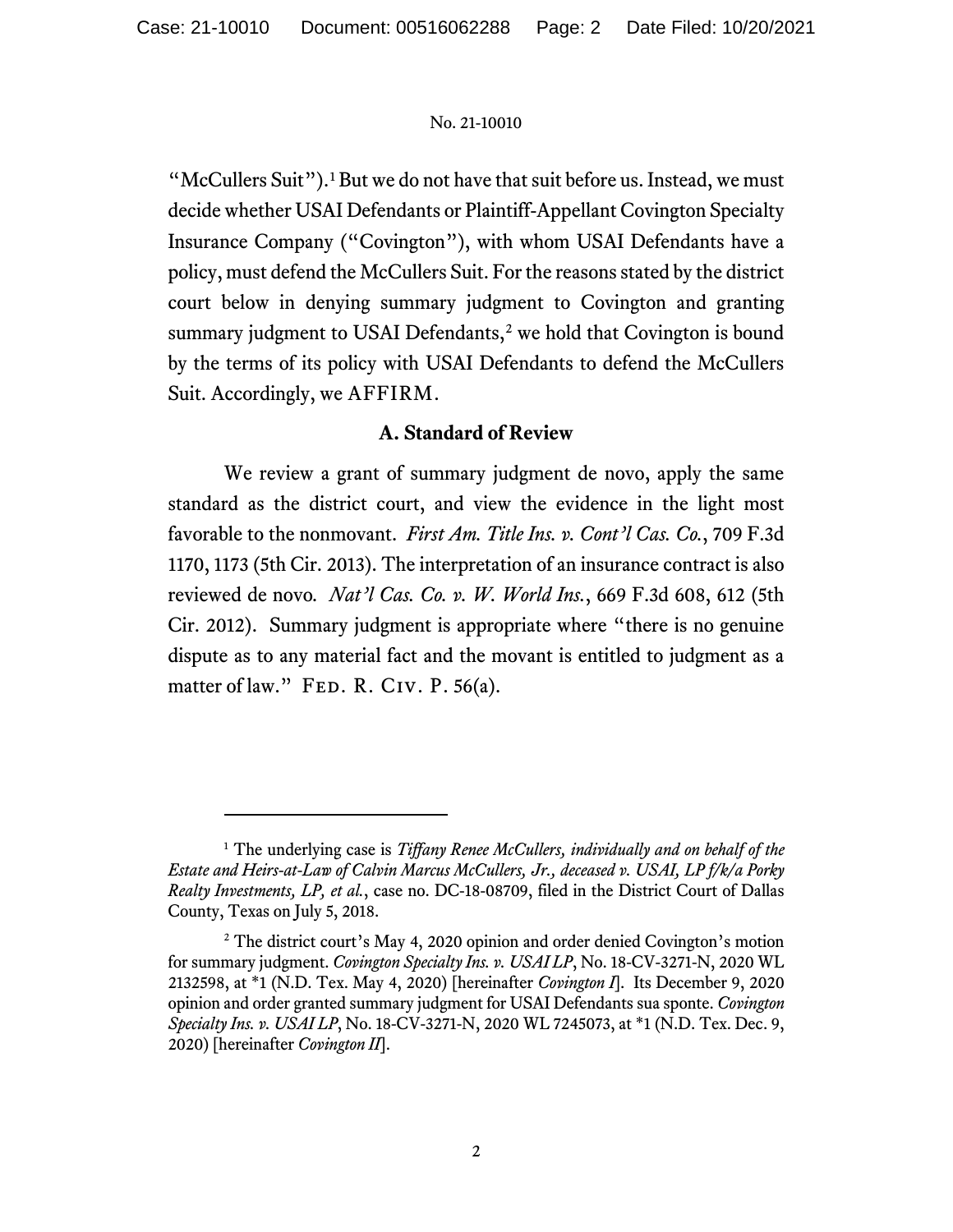#### **B. Applicable Law**

Because this is a diversity case, Texas substantive law applies. *Erie R.R. Co. v. Tompkins*, 304 U.S. 64, 78 (1938); *see ACE Am. Ins. v. Freeport Welding & Fabricating, Inc.*, 699 F.3d 832, 839 (5th Cir. 2012). The parties agree.

Under Texas law, the insured bears the burden of establishing coverage under the policy. *JAW The Pointe, L.L.C. v. Lexington Ins.*, 460 S.W.3d 597, 603 (Tex. 2015). If the insured carries its burden, the insurer must "plead and prove" that the insured's loss falls within an exclusion to coverage. *Id*. If the insurer succeeds, the pendulum swings and the insured must show that there is an applicable exception to the exclusion that renews coverage. *Id*.

Texas courts resolve duty-to-defend disputes like this one using the "eight corners" rule, looking only to the terms of the policy and the pleadings in the underlying suit to determine if the suit implicates the policy and, if so, an exclusion to that policy. *Zurich Am. Ins. v. Nokia, Inc.*, 268 S.W.3d 487, 491 (Tex. 2008). The truth of the allegations is irrelevant. *Gore Design Completions, Ltd. v. Hartford Fire Ins.*, 538 F.3d 365, 368 (5th Cir. 2008). Allegations must be liberally construed, and all doubts are resolved in favor of the insured. *Nat'l Union Fire Ins. v. Merchs. Fast Motor Lines, Inc.*, 939 S.W.2d 139, 141 (Tex. 1997) (per curiam).

#### **C. Relevant Facts**

We first look to the allegations in the operative pleading, the Third Amended Petition in the McCullers Suit. McCullers was working as a private security guard, "sitting post" inside his vehicle. A thunderstorm passed through, causing a nearby stream to rise and flood. After his vehicle became "inundated," McCullers called for help but could not safely move to higher ground. "Immediately thereafter," his vehicle was "engulfed" in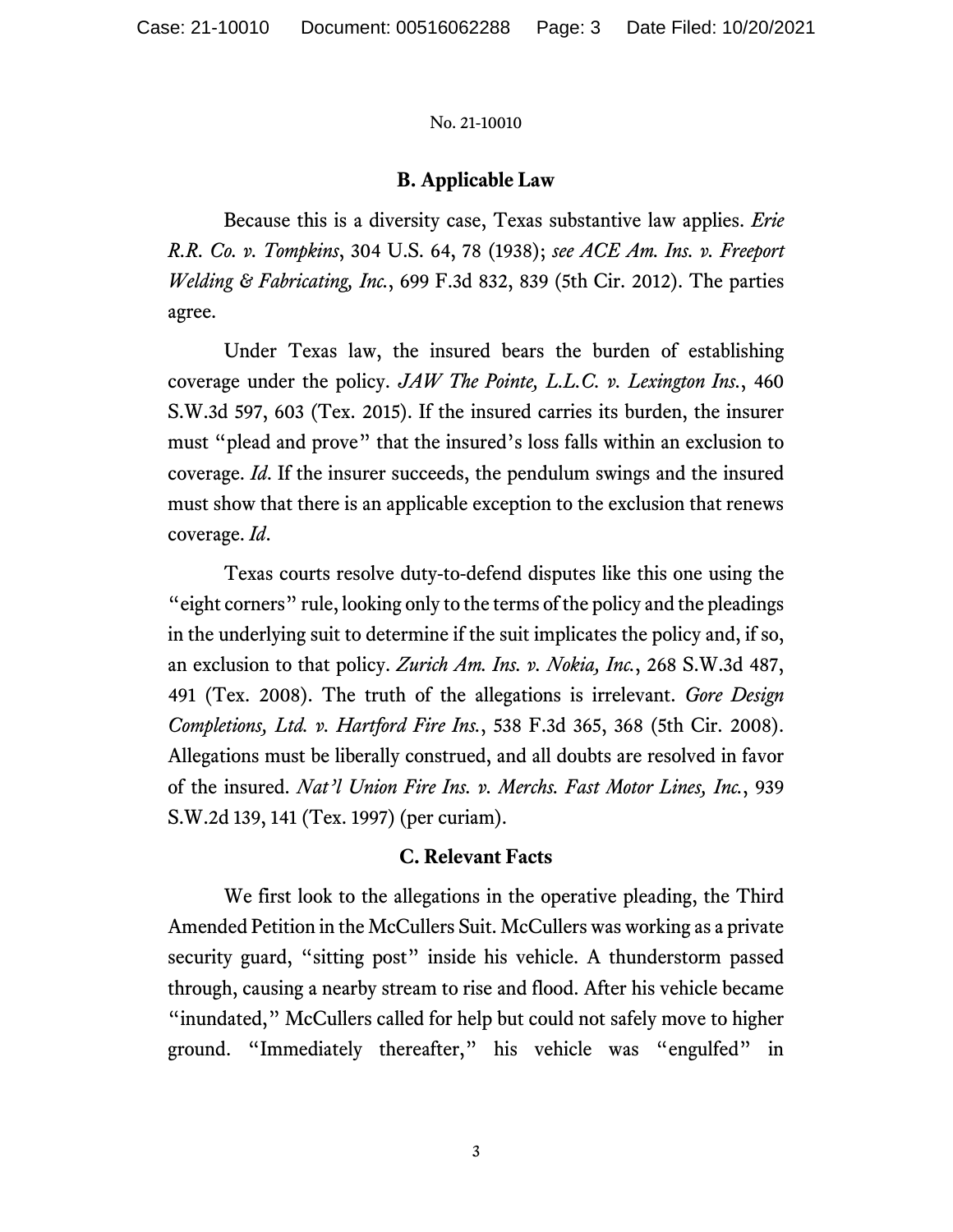floodwater. "As [McCullers] escaped the vehicle, floodwaters swept it and [him] over [an] embankment and into Turtle Creek." Rescue workers found the vehicle that day but did not find McCullers' body until almost two months later.

At the time, USAI Defendants were covered by an insurance policy (the "Policy") issued by Covington. The Policy covers bodily injury and property damage, but not when such injuries "aris[e] out of or result[] from . . . use [of an] 'auto'. . . ." The parties do not dispute that the Policy's definition of "auto" includes the vehicle discussed in the McCullers Suit.

## **D. Analysis**

Covington does not dispute that the Policy is implicated by the underlying suit. Thus, it bears the burden of establishing that the auto exclusion applies. *JAW The Pointe*, 460 S.W.3d at 603. Covington argues that the district court erred in holding that it failed to show that the injuries to McCullers resulted from the "use" of his vehicle, which would bring the injuries within the auto exclusion. We agree with the district court's reasoning, hold that Covington failed to show that the injuries resulted from use of the vehicle, and therefore affirm the district court's grant of summary judgment to USAI Defendants on the duty-to-defend issue.

As the district court found, under Texas law an injury arises out of the use of a vehicle for insurance purposes when it 1) arises "out of the inherent nature of the automobile,"2) arises "within the natural territorial limits of an automobile" before the actual use has terminated, and 3) the automobile does not "merely contribute to cause the condition which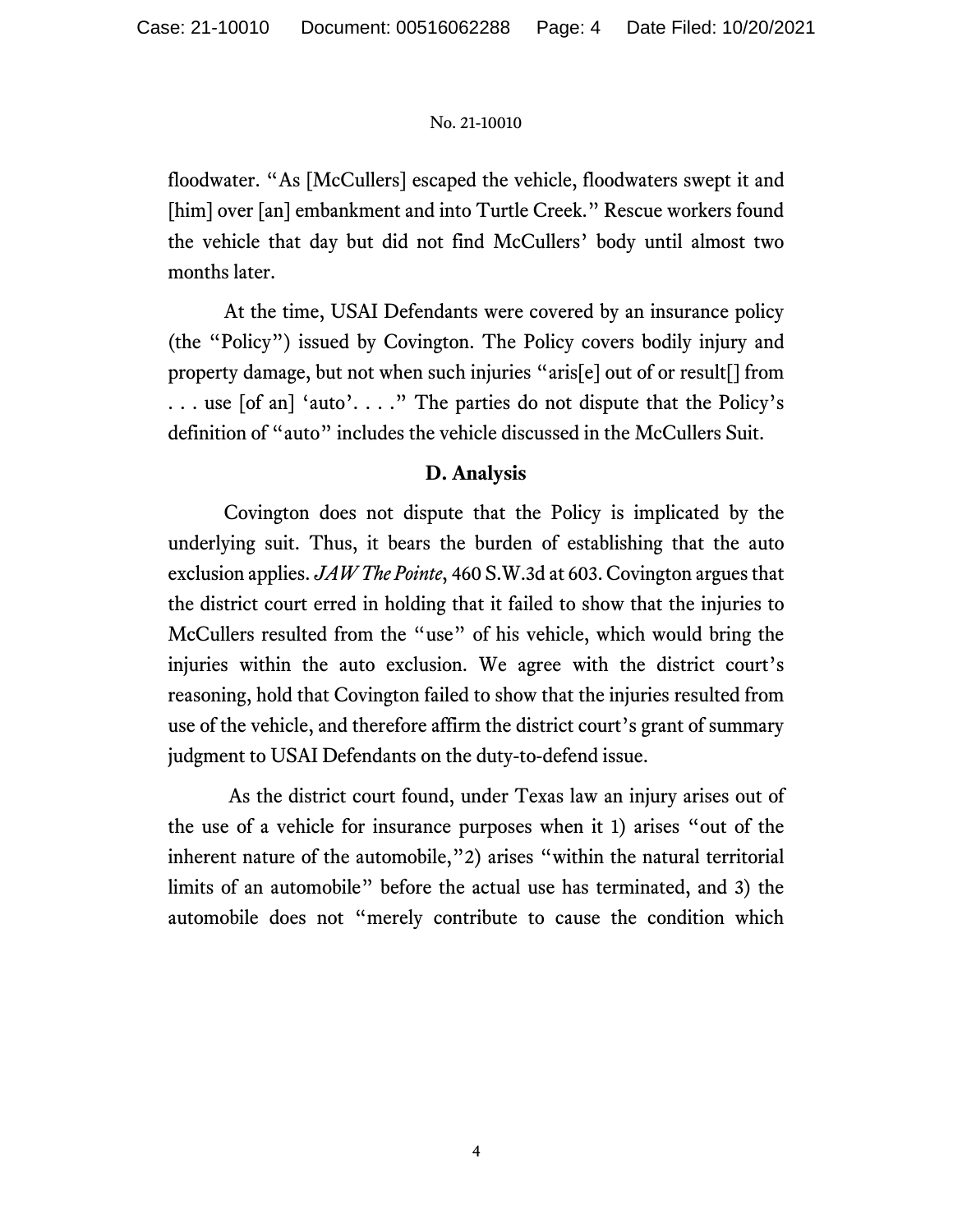produces the injury, but . . . itself produce[s] the injury." *Covington I* at \*3 (quoting *Mid-Century Ins. v. Lindsey*, 997 S.W.2d 153, 156 (Tex. 1999)). [3](#page-4-0)

Applying that law to these allegations, the district court correctly concluded that Covington failed as a matter of law to establish either that the incident occurred within the territorial limits of the vehicle or that the vehicle was a producing cause of McCullers' death. *Id*. at \*3–4. On the territorial limit prong, it is not clear from the allegations whether McCullers died in the vehicle before being swept away or was swept away and then died. *Id.* at \*3. Thus, the district court was correct to find that Covington failed to meet its burden on the territorial limit factor. The court was likewise correct to hold that because the allegations state that the floodwaters caused McCullers' death, not the vehicle, Covington had failed to establish that the vehicle was the producing cause of the injury. *Id*. at \*4.

Covington's arguments to the contrary were properly rejected below and are rejected here as well. Covington argues that the relevant "accident" was McCullers' "sitting post" in the vehicle, which "render[ed] [McCullers] unable to seek refuge." But the underlying allegations do not state that McCullers was restricted from exiting the vehicle. Instead, they state that McCullers was swept away while escaping it, and that McCullers' body was found miles away from the vehicle nearly two months after the vehicle was found. Further, the court below properly found that *Lindsey* and its progeny, when ascertaining the relevant event to analyze, "looked to the event that caused the injury." *Covington II* at \*3. Here, the event that caused the injury was the flood, not sitting in a vehicle. This argument fails.

<span id="page-4-0"></span><sup>3</sup> To the extent Covington argues that *Lindsey* does not apply, that argument was not presented to the district court and is waived. *See Patterson v. Dean Morris, L.L.P.*, 448 F.3d 736, 741 n.5 (5th Cir. 2006).